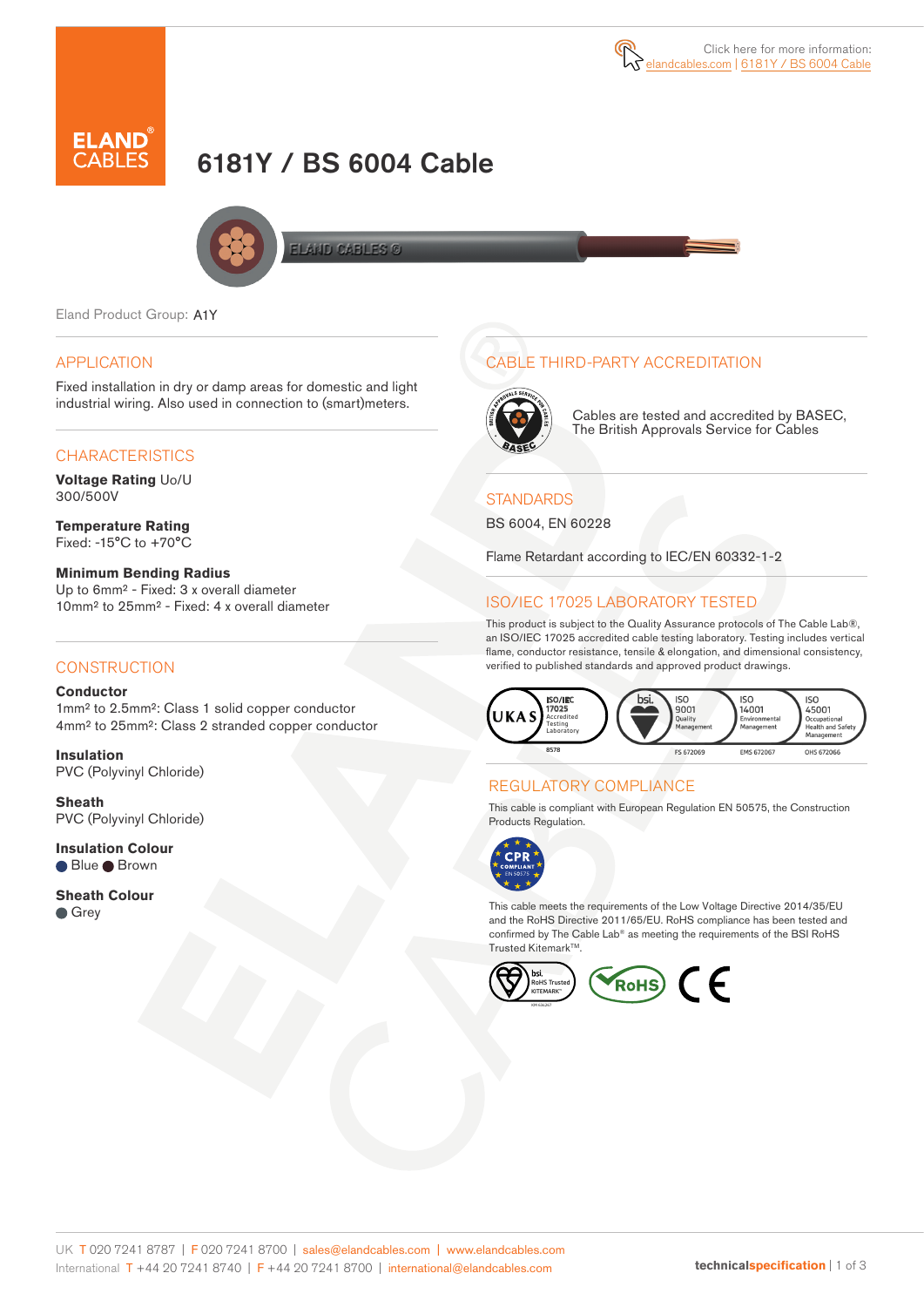

## DIMENSIONS

| ELAND PART NO. | NOMINAL CROSS<br><b>SECTIONAL AREA</b><br>mm <sup>2</sup> | NOMINAL DIAMETER<br>OF CONDUCTOR<br>mm | <b>NOMINAL THICKNESS</b><br>OF INSULATION<br>mm | NOMINAL OVERALL<br><b>DIAMETER</b><br>mm | <b>NOMINAL</b><br><b>WEIGHT</b><br>kg/km |
|----------------|-----------------------------------------------------------|----------------------------------------|-------------------------------------------------|------------------------------------------|------------------------------------------|
| A1YGR/*0010    |                                                           | 1.13                                   | 0.6                                             | 4.1                                      | 28                                       |
| A1YGR/*0015    | 1.5                                                       | 1.38                                   | 0.7                                             | 4.6                                      | 34                                       |
| A1YGR/*0025    | 2.5                                                       | 1.76                                   | 0.8                                             | 5.3                                      | 49                                       |
| A1YGR/*0040    | $\overline{4}$                                            | 2.5                                    | 0.8                                             | 6.1                                      | 75                                       |
| A1YGR/*0060    | 6                                                         | 3                                      | 0.8                                             | 6.7                                      | 99                                       |
| A1YGR/*010     | 10                                                        | 3.85                                   |                                                 | 8.1                                      | 155                                      |
| A1YGR/*016     | 16                                                        | 4.8                                    |                                                 | 9.3                                      | 225                                      |
| A1YGR/*025     | 25                                                        | 5.9                                    | 1.2                                             | 11.1                                     | 340                                      |

\*Designates the sheath colour. For each Eland Cables part number replace with the colour code as listed below e.g. A1YGR/BL0010 = 1mm² Blue

### COLOUR CODES

| <b>COLOUR</b> | <b>Blue</b> | <b>Brown</b> |  |  |  |  |
|---------------|-------------|--------------|--|--|--|--|
| CODE          | BL          | <b>BR</b>    |  |  |  |  |

# **CONDUCTORS**

Class 1 Solid Conductors for Single Core and Multi-Core Cables

| NOMINAL CROSS<br><b>SECTIONAL AREA</b> |                    | MAXIMUM RESISTANCE OF CONDUCTOR AT 20°C.<br>ohms/km |
|----------------------------------------|--------------------|-----------------------------------------------------|
| mm <sup>2</sup>                        |                    | Circular, Annealed Copper Conductors                |
|                                        | <b>Plain Wires</b> | Metal-Coated Wires                                  |
|                                        | 18.1               | 18.2                                                |
| 1.5                                    | 12.1               | 12.2                                                |
| 2.5                                    | 7.41               | 7.56                                                |

The above table is in accordance with EN 60228

#### Class 2 Stranded Conductors for Single Core and Multi-Core Cables

| NOMINAL CROSS<br><b>SECTIONAL AREA</b> |                | MINIMUM NO. OF WIRES IN CONDUCTOR | MAXIMUM RESISTANCE OF CONDUCTOR AT 20°C<br>ohms/km |                          |                          |                          |                           |                    |  |  |
|----------------------------------------|----------------|-----------------------------------|----------------------------------------------------|--------------------------|--------------------------|--------------------------|---------------------------|--------------------|--|--|
| mm <sup>2</sup>                        | Circular       |                                   |                                                    | Circular Compacted       |                          | Shaped                   | Annealed Copper Conductor |                    |  |  |
|                                        | Cu             | AI                                | Cu                                                 | A <sub>1</sub>           | Cu                       | AI                       | Plain Wires               | Metal-Coated Wires |  |  |
| $\overline{4}$                         | 7              |                                   | 6                                                  | $\overline{\phantom{0}}$ | $\overline{\phantom{m}}$ | $\overline{\phantom{m}}$ | 4.61                      | 4.7                |  |  |
| 6                                      | 7              | $\equiv$                          | 6                                                  | $\sim$                   | $\overline{\phantom{a}}$ | $\overline{\phantom{0}}$ | 3.08                      | 3.11               |  |  |
| 10                                     | $\overline{7}$ | $\overline{7}$                    | 6                                                  | 6                        | $\overline{\phantom{m}}$ |                          | 1.83                      | 1.84               |  |  |
| 16                                     | $\overline{7}$ | $\overline{7}$                    | 6                                                  | 6                        | $\overline{\phantom{a}}$ |                          | 1.15                      | 1.16               |  |  |
| 25                                     | $\overline{7}$ | $\overline{7}$                    | 6                                                  | 6                        | 6                        | 6                        | 0.727                     | 0.734              |  |  |

The above table is in accordance with EN 60228